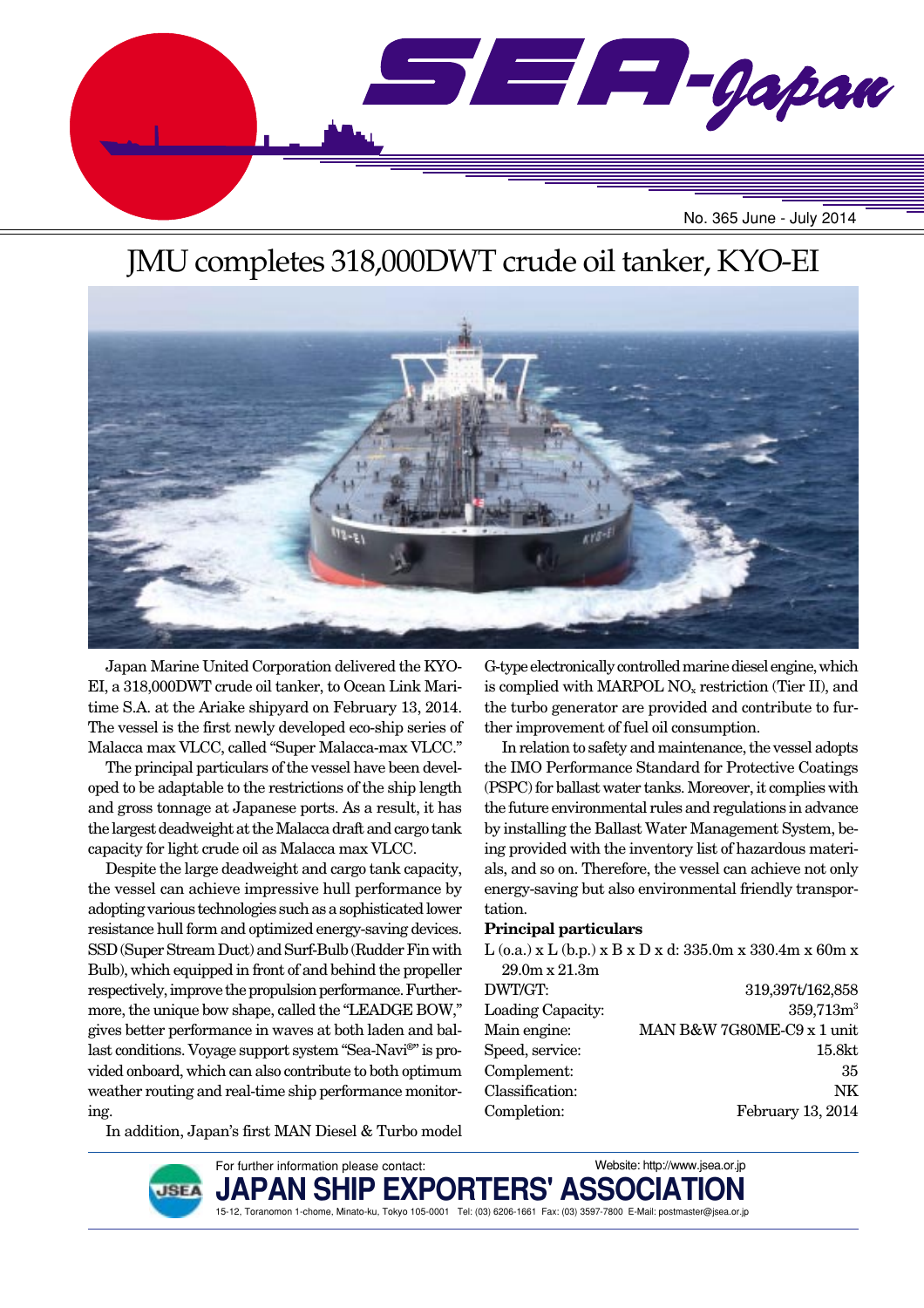## 24th Ship of the Year Award awarded to bulk carrier, RAGA

The Japan Society of Naval Architects and Ocean Engineers (JASNAOE) convened a meeting of its selection committee for the society's 24th Ship of the Year Award for 2013 at Meiji Kinenkan in Tokyo and selected the large dry bulk carrier RAGA for the grand prix award. The awardees in this and other categories are selected from notable ships built in Japan in the past year according to the technological, artistic and social significance. For this year's commendation, the large bulk carrier SHOYOH has been chosen for the large cargo ship category, KAIYO MARU NO. 51 for the fishing boat/work vessel category, and SINSEI MARU for the special-purpose vessel category.

The awards will be presented on July 30 at the Kaiun Club in a joint commendation ceremony of three maritime academic institutions, of which the other two are The Japan Institute of Marine Engineering (JIME) and The Japan Institute of Navigation (JIN).

### **95,000DWT bulk carrier RAGA**



This bulk carrier built by Imabari Shipbuilding Co. adopts a next-generation superstructure called the 'Aero-Citadel' with both reduced air resistance effect and antipiracy measures. The Aero-Citadel has slimly streamlined shape and includes the accommodation quarters, engine room, and funnel casing. This slender superstructure can reduce wind resistance during navigation by 25-30% based on wind tunnel testing. The high energy saving, eco-friendly consideration, and anti-piracy measures were highly evaluated. (For more information, see SEA-Japan No. 361)

### **97,000 DWT coal carrier SHOYOH**



SHOYOH built by Japan Marine United Corp. is the first large eco-designed coal carrier equipped with Contra-Rotating Propeller (CRP) system (see SEA-Japan No. 361).

The ship can achieve fuel saving of about 16% together with other fuel-saving features.

### **Fishing vessel KAIYO MARU NO. 51**



KAIYO MARU NO. 51 constructed by Miho Shipyard Co. is an oceangoing dragnet fishing vessel built by following the trends of advanced North European fishing vessels. The vessel was greatly improved in profitability, working environment, and safe fishing operation. Sanitary management was also upgraded by introducing mechanized fish processing systems.

#### **Special-purpose vessel SHINSEI MARU**



The research and study vessel SHINSEI MARU built by Mitsubishi Heavy Industries, Ltd. for the Tohoku Ecosystem-Association Marine Science Center established as a network for restoration and assistance in the reconstruction of fishing grounds off the Pacific Coast of Tohoku (see SEA-Japan No. 361).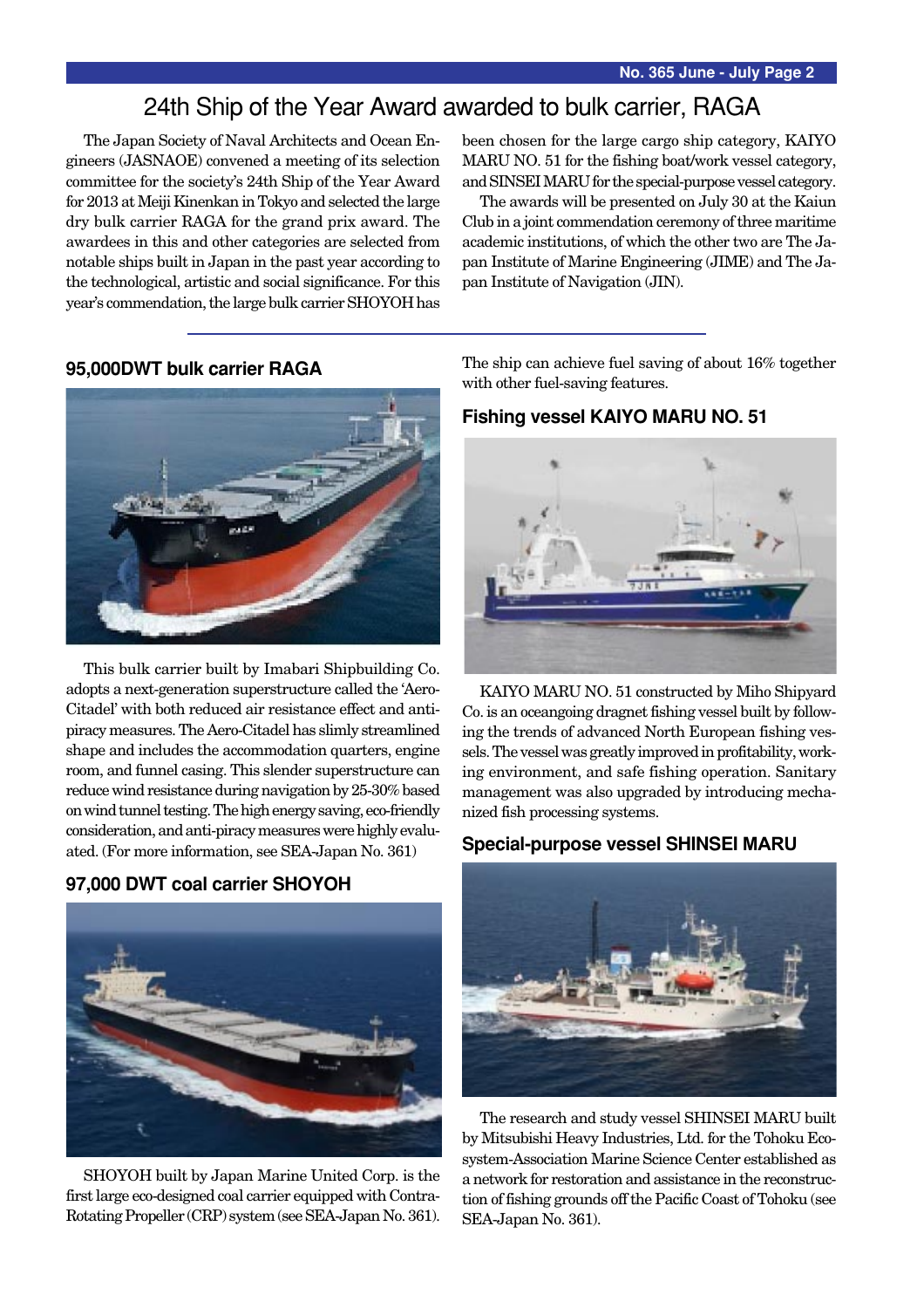### Kawasaki obtains DNV type certificate for marine gas-injection diesel engine

Kawasaki Heavy Industries, Ltd. has developed a marine main diesel engine, model L30KG, of the gas fuel injection type for large vessels and obtained the first type certificate for a Japanese gas-injection diesel engine from DNV. With the acquisition of the certificate, Kawasaki has started marketing of the engine. The company also aims at obtaining the type certificate for the control system of the engine within this year.

Kawasaki developed a similar model of gas injection diesel engine for electric power generation in advance of the development of the marine gas engine. The new engine has superior power generation efficiency of 49.5% and low nitrogen oxides  $(NO<sub>x</sub>)$  emissions of below 200ppm (in terms of  $O<sub>2</sub>$  $= 0\%$ ). This highly efficient and ecofriendly engine is now available in the market.

The Kawasaki marine gas injection engine L30KG was developed based on the preceding diesel engine for power generation use by adding the required technologies for the marine



main engine applicable to variable loads, direct drive of a propeller, or indirect-propulsion system (electric propulsion). The verification tests on an engine model of 2.7MW with six cylinders were conducted at the Kobe Works of Kawasaki.

The International Maritime Organization (IMO) will gradually enforce emission restrictions of carbon dioxides  $(CO_2)$ ,  $NO_x$ , and sulfur oxides  $(SO_x)$  on commercial vessels. The third emission restriction applied to the NOx emissions from marine diesel engines will be implemented from 2016. NO<sub>x</sub> emission must be reduced by 80%, or more, compared with the first emission restriction.

Gas injection diesel engines do not need any denitrification units to suppress NOx emission to below the value required by the third emission restrictions, although gas injection diesel engines are excluded from the restrictions. Moreover, compared with ordinary diesel engines, gas injection diesel engines can drastically decrease emissions of  $CO<sub>2</sub>$  and  $NO<sub>x</sub>$  to achieve eco-friendly performance, which will promote construction of vessels complying with the various requirements for environmental conservation.

#### **Main specifications of L30KG**

Engine type: Gas injection diesel engine, L30KG

| No. of cylinders:               | 5, 6, 7, 8, and 9 |
|---------------------------------|-------------------|
| Bore:                           | 300 <sub>mm</sub> |
| Stroke:                         | 480mm             |
| Speed:                          | 750rpm, rated     |
| NCR: 2,225kW, 2,670kW, 3,115kW, |                   |
| 3,560kW, and 4,005kW            |                   |

## Sanoyas completes 120,000DWT Handy Cape bulker PACIFIC POWER

Sanoyas Shipbuilding Corporation delivered the PACIFIC POWER (HN: 1313), a 120,000DWT Handy Cape bulk carrier, to Power Shipping S.A. on March 7, 2014. The vessel was constructed at its Mizushima Shipyard. This is the first vessel of the new version of Sanoyas 120,000DWT Handy Cape bulk carrier.

The vessel has larger deadweight and cargo hold capacity and improved fuel consumption by 10% compared with the previous version. The vessel with wide beam and shallow draft will clear the restrictions of some ports for large bulk carriers and has been

named "Handy Cape" because it is the most flexible among Cape size bulk carriers. For improvement of propulsion efficiency, the vessel is equipped with a low-speed and long-stroke fueloptimized main engine combined with a high-efficiency propeller. Moreover, an energy saving device called "STF" (Sanoyas-Tandem-Fin (patent); max. 6% energy saving) is installed on the stern shell. These arrangements contribute to the reduction of  $CO<sub>2</sub>$  emission.

Eco-friendly features are demonstrated by the adoption of various countermeasures including the main

> engine complying with NOx emission restriction Tier II for air pollution prevention, double-hull fuel oil tanks to protect the marine environment, and the Ballast Water

| Treatment System. In addition, inde-         |
|----------------------------------------------|
| pendent holding tanks for accommo-           |
| dation discharges, dirty hold bilge and      |
| rainwater tanks are installed on the         |
| upper deck.                                  |
| <b>Principal particulars</b>                 |
| Owner: Power Shipping S.A.                   |
| Hull No.:<br>1313                            |
| $T$ $($ $)$ $T$ $(1$ $)$ $T$ $T$ $T$ $($ $T$ |

| $L$ (o.a.) x $L$ (b.p.) x $B$ x $D$ x d (Sum- |                                  |
|-----------------------------------------------|----------------------------------|
|                                               | mer): 245.00m x 239.00m x 43.00m |
| x 21.60m x 15.625m                            |                                  |
| DWT/GT:                                       | 120,397 t/64,347                 |

|         |  | Cargo hold capacity: 136,528m <sup>3</sup> |
|---------|--|--------------------------------------------|
| (grain) |  |                                            |

Main engine: MAN B&W 6S60MC-C8.2 diesel x 1 unit

### MCO: 11,860kW

| Speed, service: about 14.5Kt (at C.S.O. |    |
|-----------------------------------------|----|
| with $15\%$ sea margin)                 |    |
| complement:                             | 25 |

 $S<sub>1</sub>$  service: a c.S.O.

| $\angle 5$         |
|--------------------|
| NK                 |
| Republic of Panama |
| March 7, 2014      |
|                    |

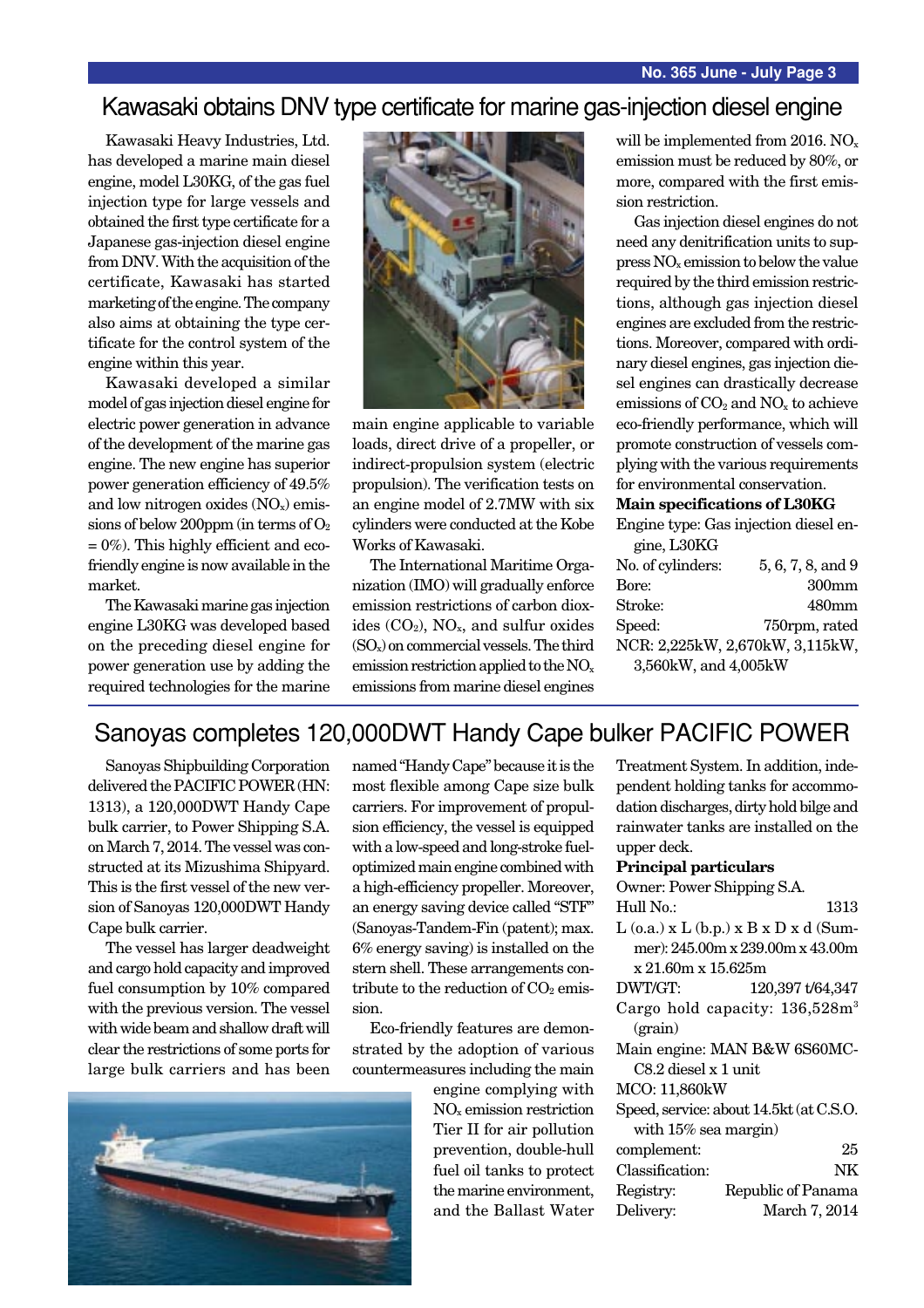## MES delivers 66,000DWT type bulker, CLIPPER EXCELSIOR

Mitsui Engineering & Shipbuilding Co., Ltd. (MES) delivered the 66,000DWT type bulk carrier, CLIP-PER EXCELSIOR (HN: 1859), at its Tamano Works to Clio Marine Inc., Liberia on March 25, 2014.

This is the third ship of MES wide beam shallow draft vessel called "neo66BC," the new generation ship of MES "neo series."

Features

- 1. The vessel has five cargo holds and four cranes for handling cargo and keeps the superior usability of "Mitsui 56."
- 2. The ship is designed to have enough deadweight more than 66,000 metric tons and capacity



more than 82,800 cubic meters for loading various cargoes like coal, ore, grain, as well as lengthy/heavy cargo such as steel pipes and hot coils.

- 3. Fuel oil consumption is less than that of a conventional Supramax bulk carrier despite its enlargement.
- 4. As a result of research work of interviews with ship owners and operators, investigations on ports all over the world and present trade patterns, wide beam (over-Panamax) and shallow draft make it possible to have wide flexibility for operations and high transport efficiency.
- 5. The new hull form makes it possible to keep good performance under rough sea conditions as well as calm sea conditions and shows better maneuverability.

6. The size of hatch opening is the largest for this type of vessel in terms of both length and width.

- 7. Main Engine, MITSUI-MAN B&W Diesel Engine 7S50ME-B9.3, complying with MARPOL NOx restriction (Tier-II) for exhaust gas emissions, gives superior fuel oil consumption over wide range of output.
- 8. Considering strengthened restriction for SOx, the ship has low sulfur fuel oil tanks, which are designed for operation in ECA (Emission Control Areas).
- 9. The vessel is designed in accordance with IACS Common Structural Rules.

#### **Principal Particulars**

 $L$  (o.a.) x B x D: 199.99m x 36.00m x 18.45m

| DWT/GT:         | 66,684t/38,203              |
|-----------------|-----------------------------|
| Main engine:    | Mitsui-MAN B&W              |
|                 | 7S50ME-B9.3 diesel x 1 unit |
| MCO:            | 8,470kW                     |
| Speed, service: | abt.14.5kt                  |
| Complement:     | 25                          |
| Classification: | <b>NK</b>                   |
| Delivery:       | March 25, 2014              |
|                 |                             |

## Namura completes 34,000DWT type bulk carrier, ANDALUCIAN ZEPHYR

Namura Shipbuilding Co., Ltd. delivered the ANDALUCIAN ZEPHYR, a 34,436DWT bulk carrier, to Three Kings Shipping Corp. Inc. at its Imari Shipyard & Works on March 12, 2014.

This is the first vessel of the series of 34,000DWT type bulk carriers called "HIGH BULK 34E," which has been developed in collaboration with one of the Namura group companies, The Hakodate Dock Co., Ltd., as a successor of the Hakodate "SUPER HANDY 32" with a good reputation in the handy size bulk carrier market, and the specifications have drastically been reviewed and modified from the predecessor to respond to the needs of today's market.

- 1. The vessel is designed for carriage of grain, coal, steel products, and logs/lumbers as a bulk carrier, and the shallower draft hull form is designed in maximizing the loading capacity.
- 2. The vessel has five semi-box

shaped cargo holds without a bilge hopper, and each hold has a largersize hatch opening. This arrangement facilitates cargo handling work.

- 3. Collapsible/folding and fixed type steel stanchions for log/lumber loading are fitted on the upper deck.
- 4. Improved propulsion performance and fuel saving can be achieved with adoption of the Namura flow Control Fin (NCF) and Rudder-fin (R-Fin), both developed by Namura.
- 5. Four sets of 30-ton capacity deck
- cranes are installed along the centerline in between the hatch covers for handling cargoes at ports without cargo-handling facilities.
- 6. Water ballast tanks comply with the IMO PSPC-WBT regulations for corrosion protection to increase the safety of the

vessel, and the main engine and generator engines conform to IMO  $NO<sub>x</sub>$  emission regulations (Tier II).

#### **Principal particulars**

 $L(o.a.) \times B (mld.) \times D (mld.) \times d (mld.)$ : 174.54m x 30.00m x 14.05m x 9.80m

| DWT/GT:         | 34,436t/21,514                   |
|-----------------|----------------------------------|
|                 | Main engine: Mitsubishi          |
|                 | 6UEC45LSE-B2 diesel x 1 unit     |
| M.C.O.          | 6,840kW x 113.3min <sup>-1</sup> |
| Speed, service: | about 14.7kt                     |
| Complement:     | 94                               |
| Classification: | NK                               |
| Registry:       | Republic of Panama               |

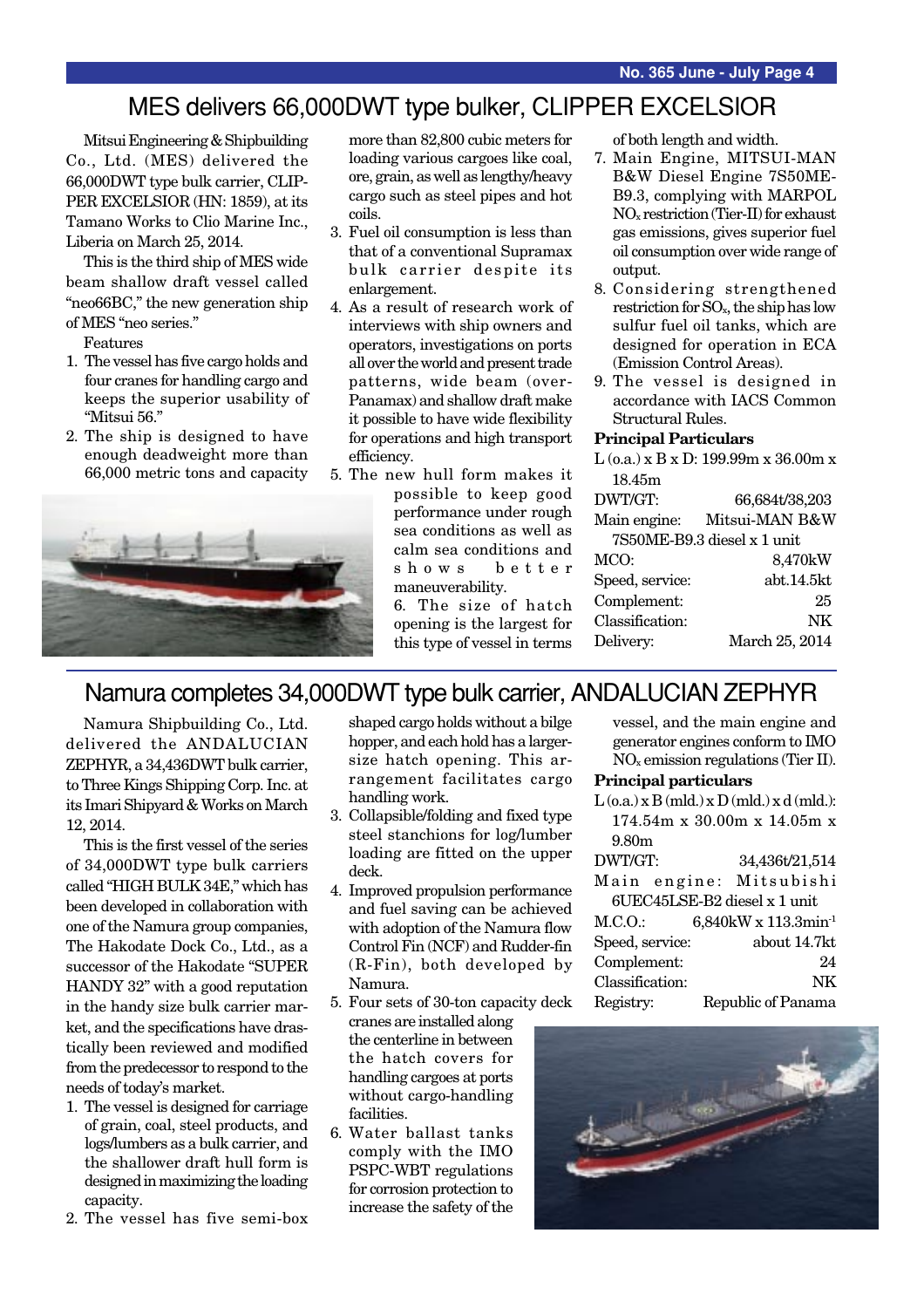## Sasaki completes 5,000CBM LPG carrier, EPIC ST. CROIX

Sasaki Shipbuilding Co., Ltd. completed construction of the 5,000CBM class LPG carrier (pressurized type), EPIC ST. CROIX (HN: 685), at the Kinoe Head Factory, Hiroshima, and delivered the ship to its owner, Epic Gas Ltd. of Singapore on April 24, 2014.

The carrier is the second delivery of two LPG carriers to the Singaporean owner and has two pressurized LPG cargo tanks with the total loading capacity of 5,015m<sup>3</sup>. The carrier also has sufficient deadweight capacity that allows to load up to 93% of the total tank capacity even if the cargo is vinyl chloride monomer (VCM) with higher density than LPG.

The ship vibration is suppressed as much as possible for crew comfort by conducting adequate vibration analysis at the initial design stage. The ballast water treatment system is installed in the engine room for conservation of the marine ecosystem. Moreover, the carrier

has an MGO chiller unit to use lowsulfur fuel oil (MGO) for the engine.

To cope with the recent increased demand for marine transport of LPG, Sasaki has received many inquiries for construction of such LPG carriers from shipowners in Europe as well as Singapore, and will build nine more LPG carriers (their capacities ranging between 3,500 and 11,000 CBM) up until the fourth quarter of 2016.



**Principal particulars**

Ship type: Liquefied gas carrier (ocean going)  $L$  (o.a.)  $x L$  (b.p.)  $x B x D x d$ : 99.98m  $x$ 93.50m x 17.20m x 7.80m x 6.10m DWT/GT: 4,996t/4,292 Cargo loading capacity:  $5,015m<sup>3</sup>$ 

| Main engine: MAN 5L35MC diesel x |           |
|----------------------------------|-----------|
| 1 unit                           |           |
| M.C.O.                           | 2,750kW   |
| Classification:                  | <b>BV</b> |

### POSIDONIA 2014 held successfully

The Japan Ship Exporters' Association (JSEA) participated in the 24th International Shipping Exhibition Posidonia 2014 held at the Metropolitan Expo Centre in Greece for five days from June 2 to 6. 19,421 people visited Posidonia 2014 that attracted 1,843 companies and organizations from 93 countries. The number of the visitors was the highest in the exhibition history.

At the opening ceremony held on June 2, Mr. Antonis Samaras, the Greek Prime Minister, gave the opening address. After the ceremony, Prime Minister Samaras and Miltiadis Varvitsiotis, the Greek Shipping and Aegean Minister, as well as honorable guests from related circles visited exhibition stands.

The Prime Minister together with the guests was welcome by Mr. Masuo Nishibayashi, Japanese Ambassador to Greece, Mr. Kazuaki Kama, JSEA president, and Mr. Motoyoshi Nakashima, chairman of the Japan Ship Machinery & Equipment Association (JSMEA) at the Japanese ex-



*From left are JSEA President Kama, Ambassador Nishibayashi, and JSMEA Chairman Nakashima at tape-cut ceremony at the Japanese stand.*

hibition stands.

On June 4, the Japanese Ministry of Land, Infrastructure, Transport and Tourism (MLIT), ClassNK, and JSMEA jointly held the Japan-Posidonia 2014 Seminar — Introducing Japanese challenging design Eco-Ships & High technologies with over 250 participants focused on shipowners in Greece.

In the evening of the same day, Japanese Ambassador and Mrs. Nishibayashi, and JSEA president and Mrs. Kama co-sponsored a reception at the Athenaeum Inter-Continental Hotel with about 905 guests including government officials and participants concerned with the shipping and shipbuilding industries.

The JSEA consisting of 11 Japanese shipbuilders participated with the financial support of The Nippon Foundation and in cooperation with The Shipbuilders' Association of Japan. JSEA and the JSMEA contributed the national exhibition stand presenting Japanese shipbuilding technology.

The expertise of each shipbuilder was demonstrated, and expert delegates from the shipbuilders received visitors to provide further explanations. PR videotapes of 11 firms were digitized for a 183-inch screen with the support of the Nippon Foundation. This collaborative exhibition procedure was a great success in demonstrating the whole shipbuilding industry.